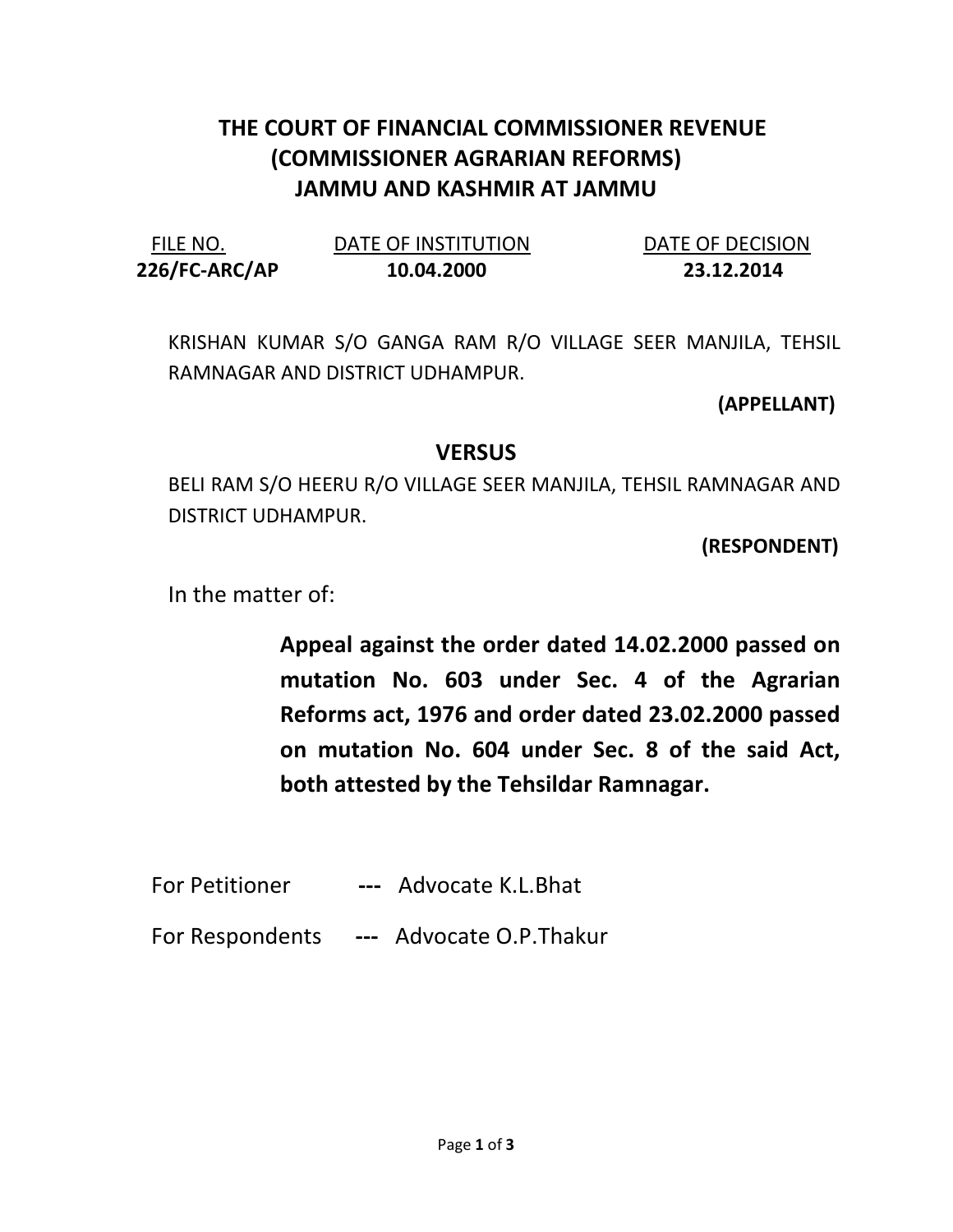## J U D G E M E N T

- 1) The summarised facts of the case are that Krishan Kumar and others were the owners of land measuring 16 Kanals and 04 Marlas falling under Khasra No. 556/12 (03K-12M), 557/12 (19M), 558/12 (01K-10M), 559/12 (01K-09M), 560/12 (04K-10M) and 564/12 (04K-04M). This land came under the purview of the Agrarian Reforms Act, 1976. Consequently, mutation No. 603 dated 14.02.2000 was attested under Sec. 4 of the said Act whereby the ownership rights of the ex owners were extinguished and the said land was vested in the State. One Beli Ram, respondent herein was declared as the Prospective Owner thereof.
- 2) Additionally, the said Beli Ram was also declared as Prospective Owner with regard to the land measuring 18 Kanals and 05 Marlas falling under Khasra No. 550/12 (04K-16M), 552/11 (03K-00M), 554/7 (04K-00M) and 563/9 (06K-02M) in the above stated village vide mutation No. 483 dated 23.06.1983 attested under Sec. 4. Subsequently, on the basis of a decision of Hon'ble High Court of J&K in OWP No. 857/94 dated 17.11.1999, mutation No. 604 was attested by virtue of which the said Prospective Owner was conferred with the ownership rights over the entire land.
- 3) Aggrieved, Krishan Kumar has filed the present appeal challenging the mutation No. 603 and 604 on various grounds. However, pending disposal of the case, it was brought to the notice of this court that on 12.02.2014, the parties have already entered into an agreement before the Assistant Commissioner (R), Udhampur with regard to the disputed land defining the shares of each other and that the AC(R) has recorded this vide his order dated 09.01.2012. Accordingly, both the parties requested this court to dispose of the present appeal in the light of the said compromise.
- 4) This court has gone through the case file and the other connected record including the compromise deed. It has been observed that the land under consideration is transferred to Beli Ram, the respondent herein under Sec. 8 of the Agrarian Reforms Act, 1976. Sec. 28-A of the said Act lays down that "no person who is vested with the ownership rights under this Act shall transfer such land or rights therein in any manner whatsoever to any person" and if this is done the land shall vest in the State. Allowing this